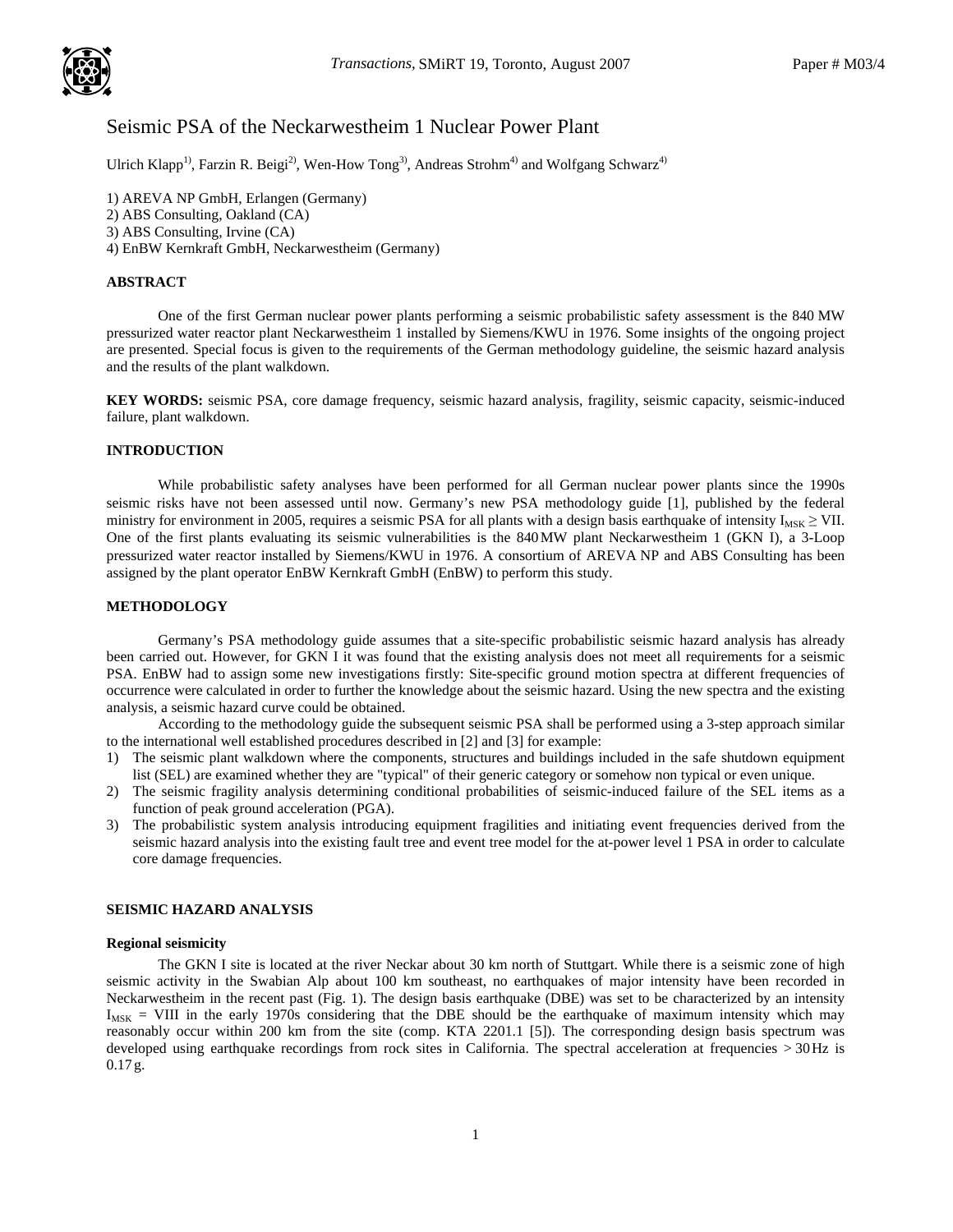

**Fig. 1: Historical earthquakes in Baden-Wuerttemberg since 1000 AD [4]** 

# **Probabilistic Seismic Hazard Analysis**

Probabilistic seismic hazard analyses have been performed for all German nuclear power plants in the 1980s and 1990s in order to confirm that the design basis earthquakes still match the state of scientific and technical knowledge. The existing analysis for GKN I is based on a seismicity analysis using the software code GUMBEL and a Monte Carlo simulation of the site impact applying the software code PSSAEL [6]. It predicts magnitude-distance bins of the most likely earthquakes for given intensities at the site. Furthermore a seismic hazard curve describing the annual frequency of earthquakes exceeding a certain intensity is presented (Fig. 2a). The intensity at a frequency of  $1E-5/a$ , usually taken into account for the specification of the DBE today, is expected to be about VII. Thus it is shown that the design basis covers the seismic hazard conservatively.

The existing seismic hazard curve in terms of intensity cannot be used for the seismic PSA directly because the seismic fragilities are calculated as a function of peak ground acceleration. Hence, EnKK assigned Seismotec GmbH in Weimar (Germany) to calculate site-specific spectra for different frequencies of occurrence [7]. These spectra were determined considering the most likely magnitude-distance bins from the existing analysis and recently developed models for the spectral attenuation at rock sites. The subsoil at the site was classified taking into account recent measurements of the HVSR (Horizontal-to-Vertical Spectral Ratio) [8].

The peak ground accelerations obtained from these new spectra can be compared to accelerations calculated by empiric relationships between intensity and peak ground acceleration. The following relationships are used [9, 10]: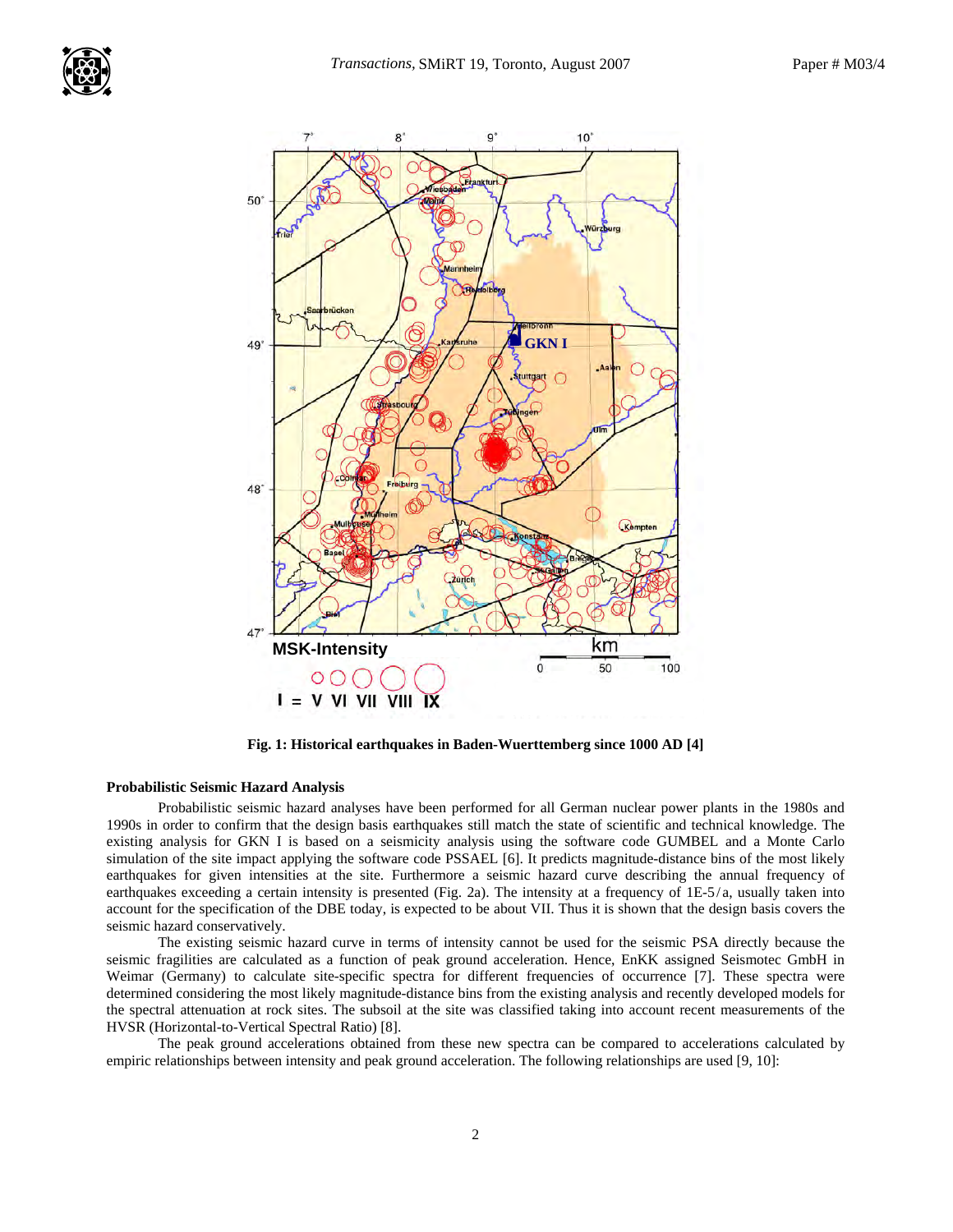

| - Trifunac&Brady (1975):   | $log PGA = 0.014 + 0.3$ MMI  | (1) |
|----------------------------|------------------------------|-----|
| Murphy $\&$ O'Brien (1977) | $log PGA = 0.25 + 0.25$ MMI  | (2) |
| $-$ Richter (1958):        | $log PGA = 0.33$ MMI $- 0.5$ | (3) |

Additionally, an empirical relationship from Cancani, recommended in Germany's methodology guide [1], is applied. According to Cancani the acceleration is doubled when the intensity increases by one degree. Based on the characteristics of the GKN I design basis earthquake (I=VIII, PGA=0.17 g) a seismic hazard curve in terms of PGA can be constructed, too.

(Fig. 2b) shows that the spectral accelerations determined by Seismotec fall well within the range of these relationships obtained by analysis of worldwide earthquake recordings. Cancani's relationship fits the Seismotec data the best while the frequently used relationship from Murphy & O'Brien covers the Seismotec data more conservatively. Assuming a lognormal uncertainty distribution of the PGA at a given intensity uncertainty bounds for the seismic hazard curve can be constructed. The logarithmic standard deviation found by Murphy & O'Brien would lead to an error factor of 2.29 for example.



**Fig. 2: Seismic hazard curve for GKN I: a) in terms of intensity [6] b) in terms of peak ground acceleration** 

# **SEISMIC PLANT WALKDOWN**

#### **Preparatory Work**

Considerable preparatory work was performed prior to the seismic walkdown. The safe shutdown equipment list (SEL) was developed using the at-power Level-1 PSA as the main basis for the choice of the components. However, the fault tree model for internal events does not contain any passive components like heat exchangers, tanks and piping. The final equipment list was therefore developed considering the deterministic earthquake protection concept as well.

The Safe Shutdown Equipment List (SEL) contains 573 items. 289 SEL items are outside of the reactor building and the rest of the items are within the reactor building and the annulus. The items on the list were assigned to one of 27 generic component classes and for each item on the SEL, a specific seismic evaluation and walkdown data sheet (SEWS) was prepared covering the different caveats. Each SEWS consists of:

- − General description of the equipment: equipment ID, name, system, equipment category, seismic qualification requirement, building/floor/room
- Equipment evaluation caveats
- Equipment anchorage
- Seismic interaction issues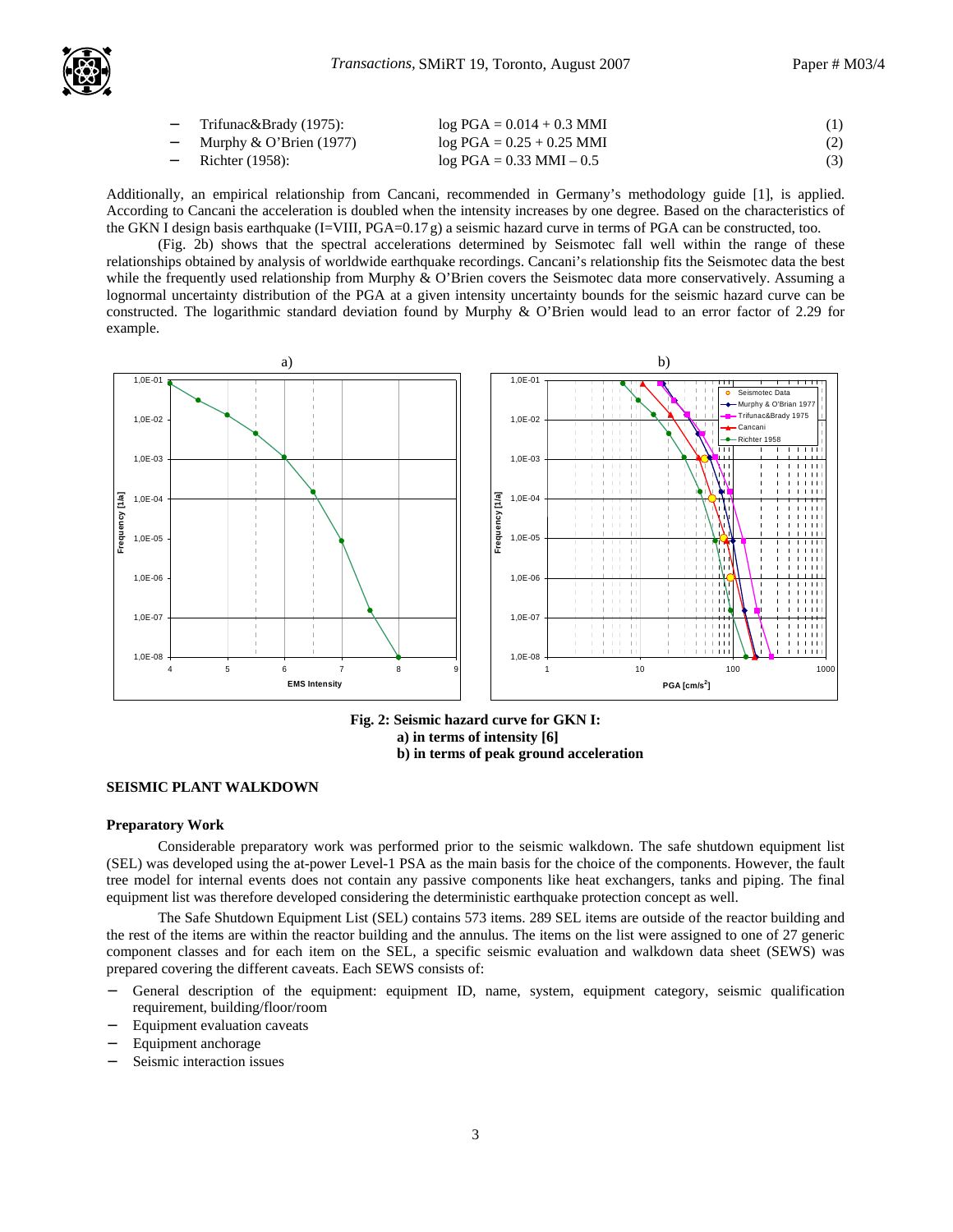

A database of SEWS was developed in a Microsoft Access program called EQESEWS. The data collected in the inspection were later input into this database, too, resulting in an electronic record of all qualifications, observations and photographs made during the walkdown.

### **Walkdown methodology**

The seismic walkdown of GKN-1 was performed following the procedures in EPRI NP-6041 Seismic Margin Methodology [11]. These procedures have been developed based on earthquake experience database, seismic qualification test database, and past seismic PSA of nuclear power plants. This methodology has been used in the U.S., Canada, Europe, and many other countries in the world to screen out seismically rugged equipment and to direct the budget and efforts to components that are more vulnerable to earthquake loadings.

The walkdown team reviewed all equipment on the SEL that were reasonably accessible and in non-radioactive or moderately radioactive environments. For components that were not accessible, the equipment inspection relied on alternate means such as photographic inspection. In the event the walkdown team had a reasonable basis for assuming that a group of components were similar and similarly anchored, a single component (i.e., lead item) out of this group was selected for inspection. The similarity of a group of SEL items was established based on equipment construction, dimensions, locations, seismic qualification requirement, anchorage type and configurations. The "similarity-basis" was confirmed during the walkdown. The members of the walkdown team did not review 100% of the subsystems (distribution systems such as piping, cable trays, and HVAC ducting). Selected samples of these subsystems were inspected.

In general, the equipment walkdown focused on the seismic ruggedness of the equipment, anchorage, mounting of internal devices, and potential systems interaction concerns. The following two examples illustrate the specific procedures that were used for the review of different classes of equipment inspected:

- − Verifying pump and motor anchorage including type of anchorage, foundation configuration and integrity.
- Reviewing potential nozzle loads and piping flexibility.
- Identifying interaction potential from overhead piping or adjacent components or structures.
- Reviewing long and unsupported casing or shaft of vertical pumps.

#### Pumps Electrical Equipment

- − Reviewing and collecting anchorage details of the cabinet or enclosures for subsequent analytical review.
- Verifying that the internal instruments and components are positively attached to the cabinet framing or enclosure walls and that the device mountings are not excessively flexible. Also, structural integrity of the framing was assessed.
- − Confirming cabinet that contains sensitive relays either has adequate gap or is bolted to the adjacent cabinets to prevent pounding.
- − Identifying any system spatial interaction problems or flood or spray concerns.

#### **Walkdown Results**

Tables 2-3 and 2-4 in EPRI NP-6041 provide guidelines and caveats for structures and different classes of equipment to determine if the structure/equipment has a HCLPF (High Confidence, Low Probability of Failure) capacity of at least 0.3g or 0.5g PGA [11]. Table 2-3 pertains to the screening of civil structures whereas Table 2-4 provides guidelines for screening of mechanical and electrical equipment as well as distribution systems. This screening was conducted prior to and confirmed during the seismic walkdown. In some instances, the screening was done during the walkdown, or equipment data were collected during the walkdown and used to screen the component.

Applying the EPRI NP-6041 criteria most of the mechanical equipment like pumps, valves and tanks could be screened out. Some valves do not meet the screening criteria because their operator height and weight is not within the generic experience range included in the database. Some tanks and heat exchangers were insulated during the walkdown such that details of the anchor bolts could not be observed. The design calculation, vendor drawings, and foundation drawings of these components have to be reviewed to confirm the seismic margin of these components.

A large proportion of the electrical components included in the SEL meet the screening criteria, too. However, some switchgear, rectifiers, inverters, batteries, transformers and I&C cabinets need a plant-specific analysis due to the following reasons:

Raised floor flexibility:

The electrical equipment is installed on raised floors in many rooms. While the raised floor structural integrity and anchorage are judged to have high capacity the effect of floor amplification of input motion needs to be analyzed.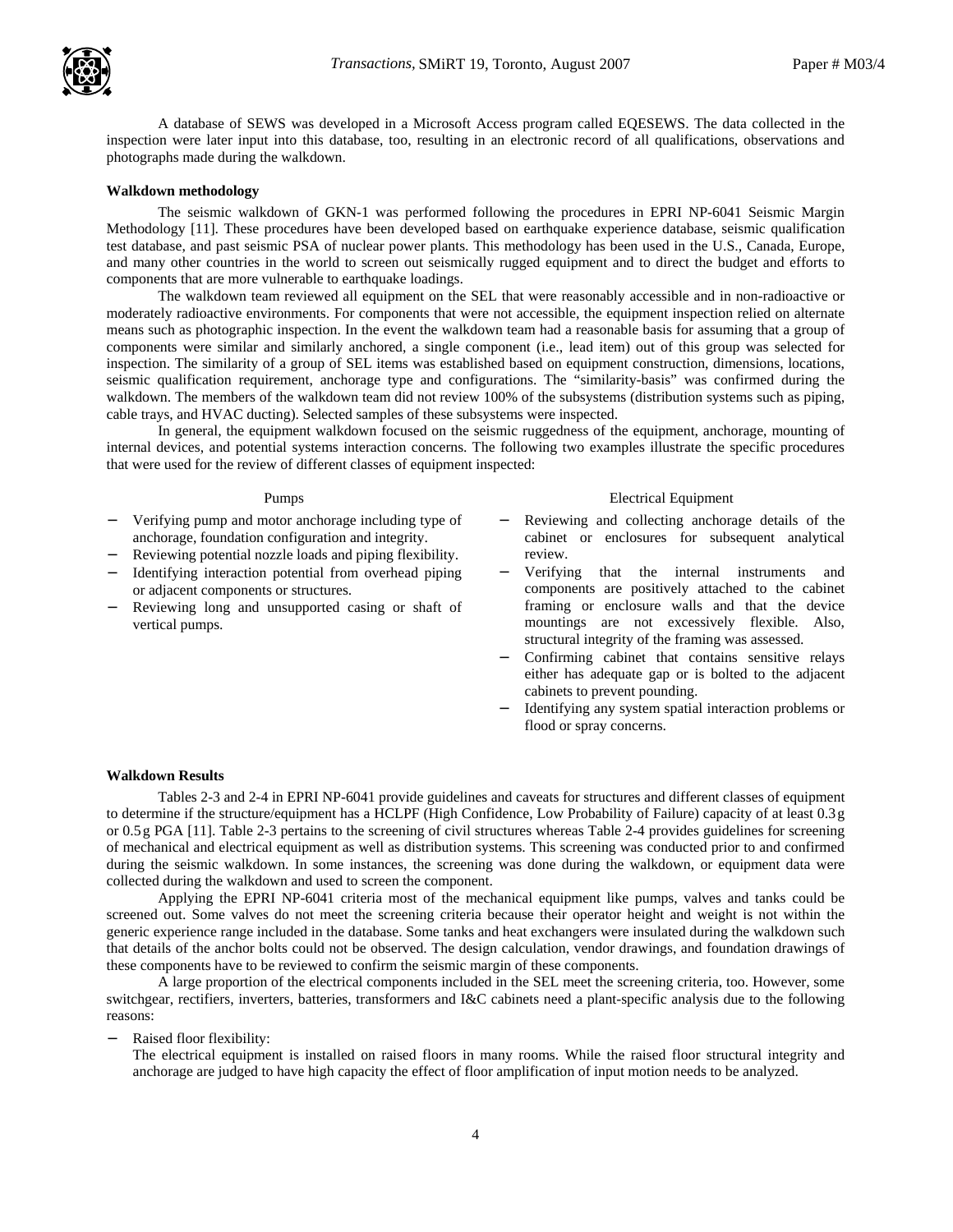

Relay issues:

The effect of relay chatter is always a crude point in the seismic margin assessment. A list of essential relays has been compiled. Shake table test of these relays need to be reviewed considering the effect of raised floor flexibility again.

Masonry block walls:

While only few issues of seismic interaction have been found in general, masonry block walls in the switchgear building could pose a seismic interaction concern to the electrical equipment installed there. With very few exceptions, all masonry walls have been retrofitted with floor-to-ceiling steel columns (i.e., strong-backs) that are tied to these walls. Further evaluations are necessary to ascertain that these block walls do not determine the seismic capacity of the electrical equipment.

− Anchorage:

Anchorage details of the electrical and I&C cabinets are sometimes encased by a concrete covering and could not be visually inspected. Drawing and/or calculation review is required to ensure that the anchorage system for these cabinets has adequate seismic capacity.

A selected sampling of structures like ventilation ducts, cable trays and the main control room ceiling has been examined during the walkdown, too. Generally, only few critical issues were found due to extensive retrofits that have been performed in the past. Few cable trays in the turbine building and the switchgear building that have been not upgraded yet show questionable anchorage and need a critical review of design documents.

### **SEISMIC FRAGILITY ANALYSIS**

The seismic fragility analysis is still in progress. Generic fragilities are assigned to the SEL items that meet a screening level of 2.0g spectral acceleration at the equipment location. The HCLPF is determined considering the anchorage HCLPF according to Table 5 in EPRI NP-6041 and the ratio of the 2.0g screening level to the probabilistic demand. The median ground acceleration capacity  $A_m$  is obtained by

$$
A_m = \text{HCLPF} \cdot \exp(2.33 \, \beta_c) \tag{4}
$$

where  $\beta_c$  is a generic composite uncertainty.

Plant specific fragility calculations are performed for the buildings and all SEL items that do not meet the EPRI caveats. Germany's methodology guide recommends the use of an overall safety factor defined as the ratio of the median seismic capacity in terms of PGA and the PGA of the design basis earthquake. It represents the best estimate of the actual response and capacity as opposed to the design response and capacity. It is determined by the product of the factors of conservatism or unconservatism in each important variable that contribute to response and capacity, e.g.:

- Structural response of the buildings
- Response of the components
- − Inelastic energy absorption

The randomness and uncertainty in each variable are combined to define an overall randomness and uncertainty in the median fragility level. The procedure is therefore identical to the scaling method described in [12] and [13].

Fragility curves describing the probability of seismic-induced failure  $P_F$  as a function of PGA can be generated using the following equation (Fig. 3):

$$
P_{F} = \Phi \left( \frac{\ln \left( \frac{A}{A_{m}} \right) + \beta_{U} \Phi^{-1}(\mathbf{Q})}{\beta_{R}} \right) \tag{5}
$$

where  $\Phi$  is the standardized normal distribution, A is the PGA of interest, Q is the level of confidence and  $\beta_R$  and  $\beta_U$  are the logarithmic standard deviations representing randomness and uncertainty.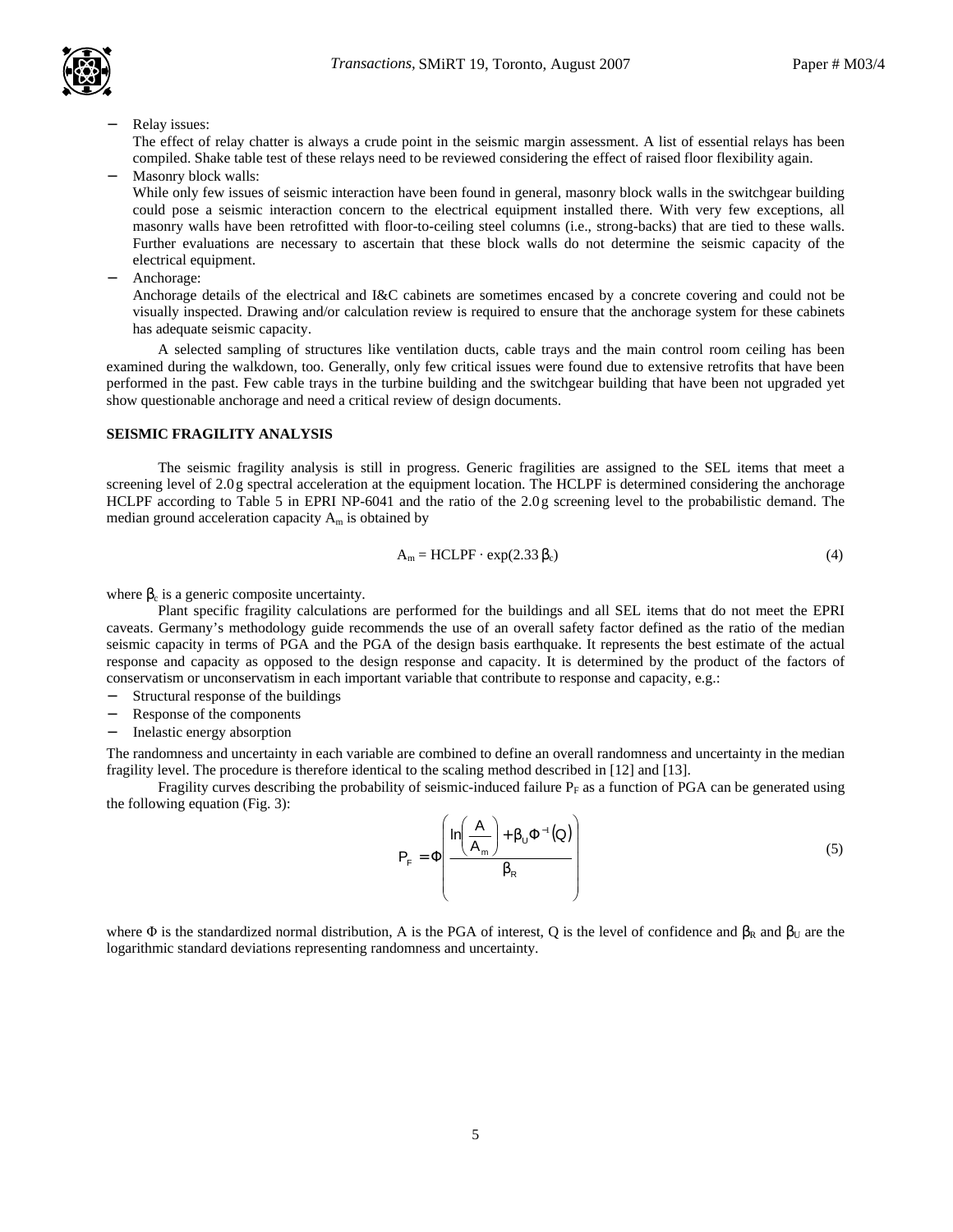

**Fig. 3 Fragility curve representations (** $β_R=0.4$ **,**  $β_U=0.3$ **)** 

# **SYSTEM ANALYIS**

The software RISKSPECTRUM PSA PROFESSIONAL is used for the probabilistic system analysis. The existing fault tree and event tree model for the at-power level-1 PSA has been modified to account for location correlations and to introduce different seismic failure modes. The uncertainty distributions of component fragility at a given PGA are implemented in RISKSPECTRUM using the parameter distribution type "Discrete".

Seismic initiating event frequencies have been computed by splitting the seismic hazard curve into appropriate intervals. Each interval is characterized by its mean frequency of occurrence and its mean PGA. Taking into account the fragilities of components and structures at the mean PGA seismic initiator frequencies have been obtained splitting the mean frequency of each interval to the initiating events considered:

- Loss of coolant accidents (LOCA)
- Loss of offsite power
- Secondary side breaks

Propagating the initiating event frequencies through the modified event tree and fault tree model a point-estimate of the core damage frequency for each initiating event and for each earthquake size can be calculated. The minimal cut sets found in each analysis case can be combined in a "MCS Analysis Case" to obtain point estimates of the total risk of seismicinduced core damage. Uncertainty bounds of the result as well as some information about the dominant risk contributors can be estimated applying the uncertainty and importance analysis tools provided by RISKSPECTRUM, too.

Preliminary calculations using generic component and building fragilities from [14] indicate that seismic events do not contribute to the core damage frequency significantly.

# **REFERENCES**

- 1. Bundesamt für Strahlenschutz, Methoden zur probabilistischen Sicherheitsanalyse für Kernkraftwerke, 2005.
- 2. R. Budnitz, "Current status of methodologies for seismic probabilistic safety analysis", Reliability Engineering and System Safety, Vol. 62, 1998, pp 71-88.
- 3. American Nuclear Society, External Events PRA Methodology Standard, ANS 58/21, 2003.
- 4. Landeserdbebendienst Baden-Württemberg, "Erdbeben in Baden-Württemberg", http://www.lgrb.uni-freiburg.de
- 5. Nuclear Safety Standards Commission (KTA), "Design of Nuclear Power Plants against Seismic Events; Part 1: Principles", KTA 2201.1., 1990.
- 6. W. Rosenhauer, "Probabilistische seismische Analyse für den Standort Neckarwestheim", 2001.
- 7. J. Schwarz, "Festlegung von Spektren für die PSA KKW Neckarwestheim", Seismotec Report N/520/01/0609, 2006.
- 8. D. H. Lang, J. Schwarz, "Instrumental subsoil classification of Californian strong motion sites based on single-station Measurements", 8<sup>th</sup> U.S National Conference on Earthquake Engineering, San Francisco (CA), 2006.